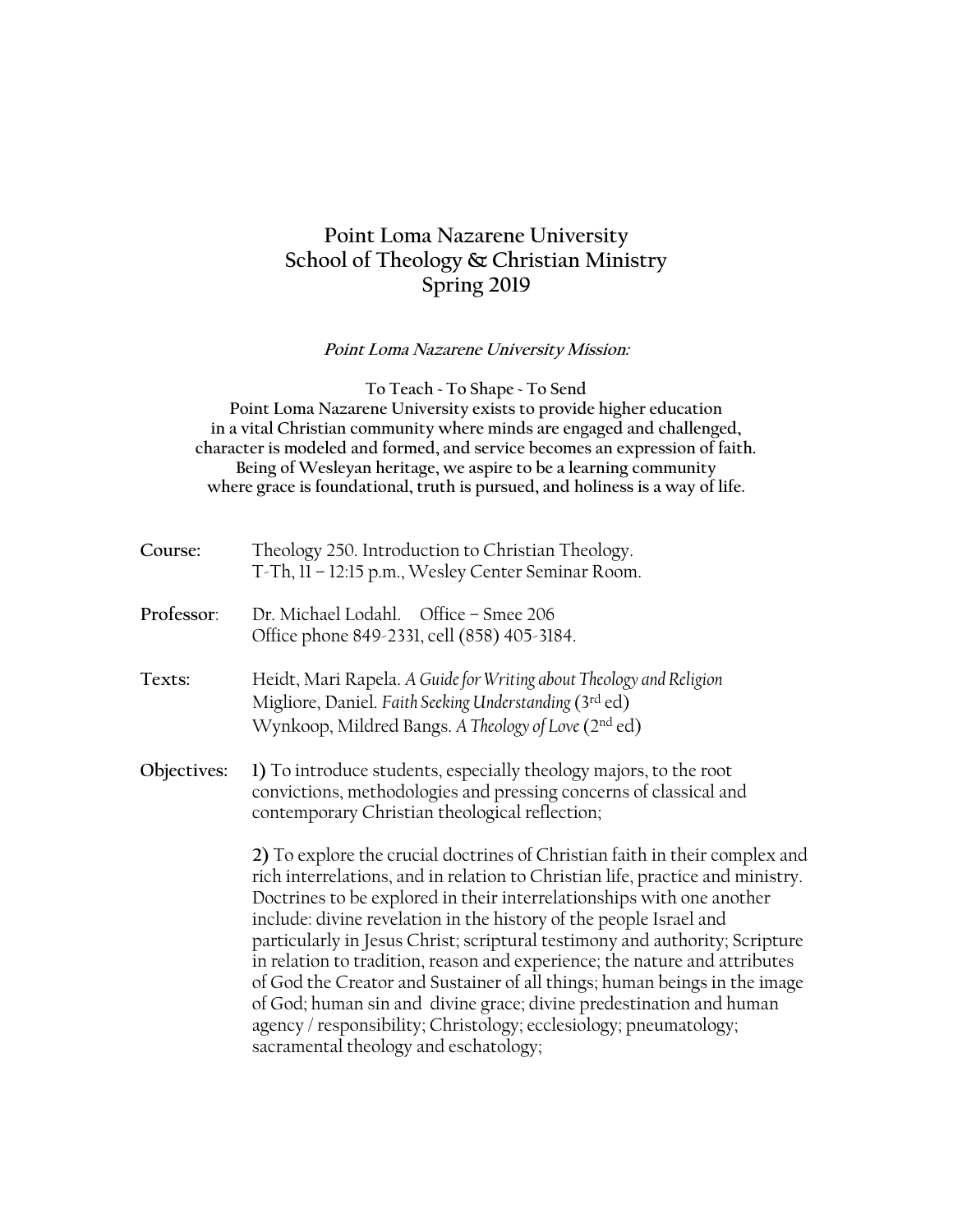**3)** To develop an understanding and appreciation for the distinctive emphases and contributions of the Wesleyan-Arminian theological tradition, particularly in regard to the doctrine of entire sanctification; and

4**)** To become more effective communicators of theological ideas through reading and writing good theological prose.

#### **Course Learning Outcomes:**

Students will be able to

- **1)** explain the importance of theological reflection for the life and ministry of the Christian church;
- **2)** distinguish among the various sub-disciplines of theology and their corresponding emphases and rationales;
- **3)** describe the deep interconnections among the doctrines of Christian faith – especially God, creation, Christology, humanity, and sin; and
- **4)** appreciate the rich historical heritage of theological reflection, especially as received and enriched by the Wesleyan theological tradition;
- **5)** demonstrate growth and improvement in writing skills pertinent to academic theological studies.

#### **Course Requirements:**

- 1) Faithful attendance to class and reading of assigned materials. You will be held responsible for the assigned reading each day you step into the classroom. On many if not all days, a brief quiz will be administered that addresses main points in the reading for the day. *It is your responsibility to stay current in the reading.*  $(CLOs 1-4)$
- *2)* Close attention to Mari Rapela Heidt's *A Guide for Writing about Theology and Religion*. You will be held accountable for reading and internalizing Heidt's very helpful book by sending to your professor, via e-mail attachment, a reading report for each chapter as specified in this syllabus's Course Calendar. In that report, you will inform the professor regarding the number of pages you read carefully, and then will list a minimum of three important points or suggestions you learned from the specified chapter. (CLO 5)
- 3) Spiritual autobiography paper, 5-6 pages in length, that introduces your life, significant experiences, sense of calling, particular interests, etc., to your professor. I invite and encourage you to be yourself in this paper. I hope you will feel free also to mention or discuss any theological / spiritual issue or question that is troubling you. This paper is for the purposes of my getting to know you better – and also to give you an early indication of possible opportunities for improvement in your writing. **This paper is due as hard copy at the beginning of class, Tuesday, January 29.** (CLO 1)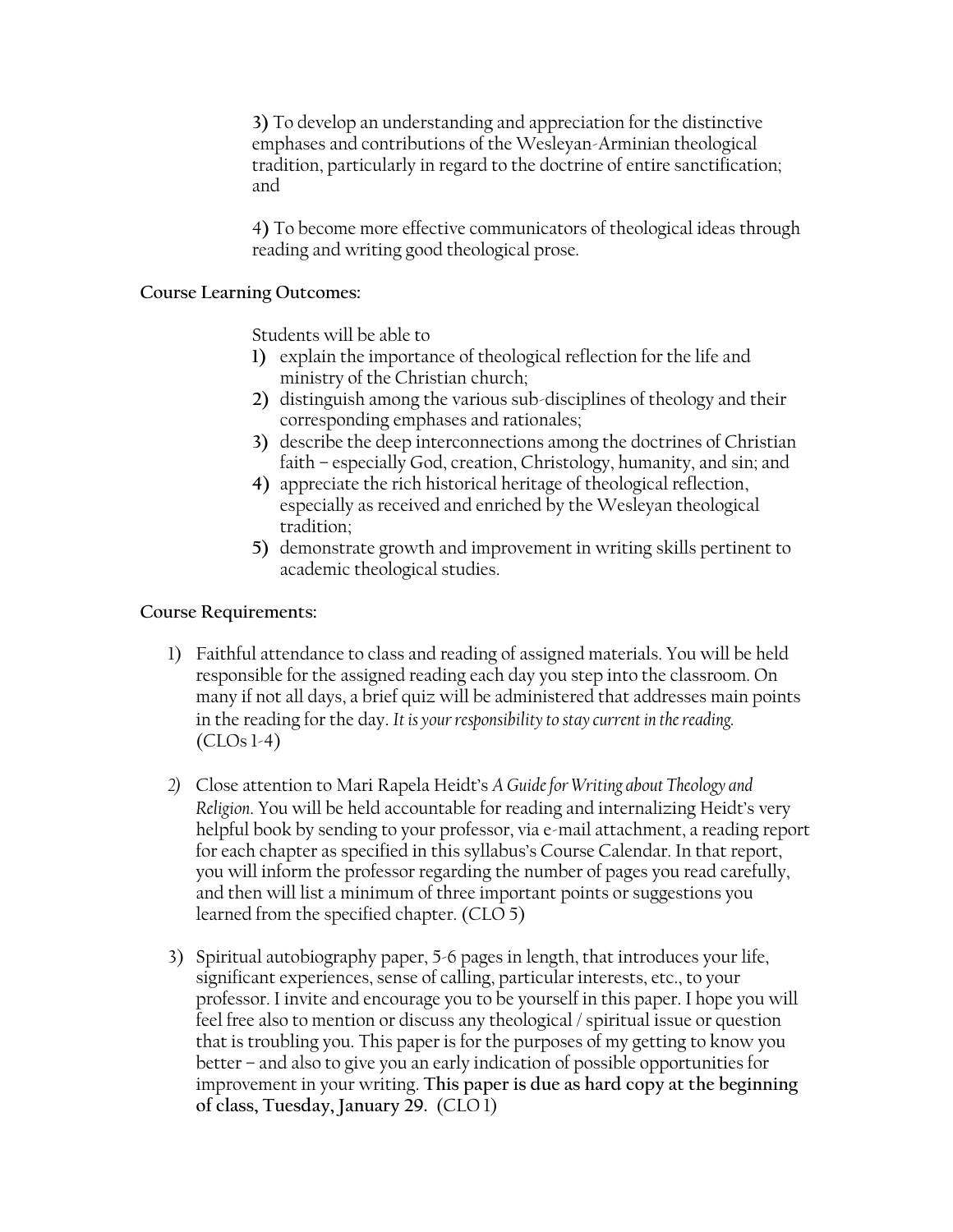- 4) A reflection paper, 5-6 pages in length, on the interrelationship between the doctrine of God the Creator and the doctrines implied in theological anthropology. This paper will incorporate Scripture, class lectures and discussions, as well as the relevant reading from assigned texts – especially Brian Bantum's lectures and assigned reading. (CLOs 2, 3, 5) **This paper is due as a hard copy on Thursday, February 21, at the beginning of class.**
- 5) Research term paper, 10-12 pages (not counting the *title page*, which is required, with a suitable and at least minimally creative title), with a minimum of 12 bibliographical resources (books and journal articles) and 300 pages of reading. This paper will address a particular doctrine, theologian, or theological controversy that is relevant to the subject material of the present course. **All term paper topics are to receive approval from the professor and should be written (and will be evaluated) on the basis of Heidt's excellent instructions. This paper is due at classtime as a hard copy on Tuesday, April 23.** (CLOs 3, 4, 5)
- 6) Two examinations as scheduled in Course Calendar. The second exam is the final examination and will be comprehensive. (CLOs 1-3)

### **Course Grade:**

Your grade will be calculated on the basis of attendance / participation, including quizzes and responses to Heidt's book (16%); spiritual autobiography paper (10%); paper on the doctrines of God and humanity (theological anthropology) (16%); research term paper (22%); midterm examination (16%); and final exam (20%).

#### **On Attendance**

Each class day attendance is worth 5 quiz points; quizzes will vary in point total, roughly anywhere between another 5 and 15 points on any given day. Extra-credit points are added to the attendance / participation / quizzes category.

### **On Punctuality**

On any writing assignment, if it is handed in later in the day than at classtime of the due date, it will receive a 5 point reduction (out of a scale of 100). For each day the paper is late thereafter, it will receive another 7 point reduction.

### **On Writing:**

I cannot emphasize enough that grammar, spelling and punctuation all play a *highly*  critical role in my evaluation of all your papers – and that you are *strongly encouraged* to solicit the benefits of at least one competent proofreader for your assigned papers.

Additionally, the School of Theology and Christian Ministry at PLNU is committed to the equality of women and men, including in the exercise of the gifts and graces of ministry in local church congregations. Recognizing that people have often used language in ways that imply the exclusion or inferiority of women and other often marginalized people, the SOTCM strongly urges students, faculty and staff to avoid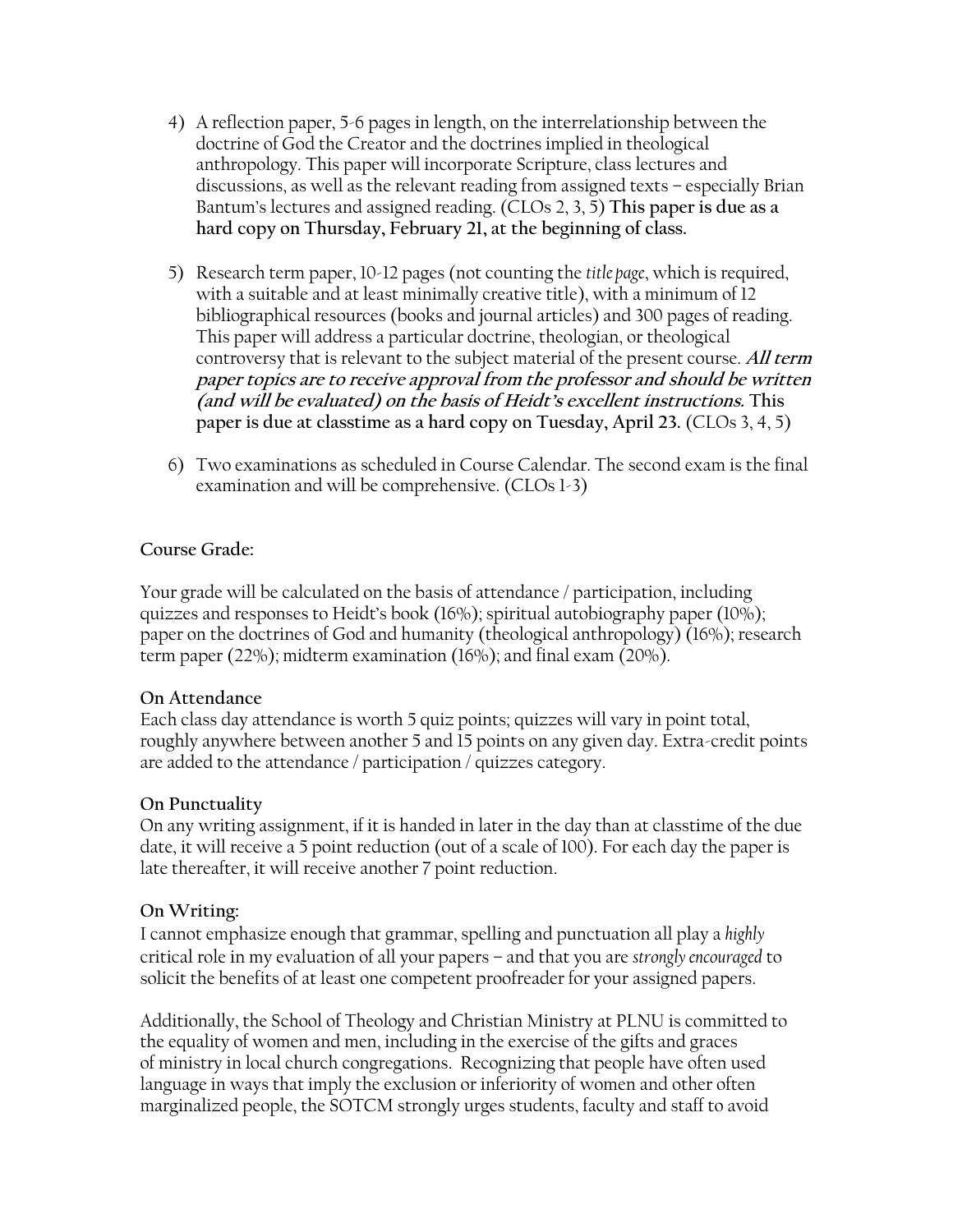sexist and racist language in public discourse, in classroom discussions and in written work.

### **Other Matters:**

## **PLNU Copyright Policy:**

Point Loma Nazarene University, as a non-profit educational institution, is entitled by law to use materials protected by the US Copyright Act for classroom education. Any use of those materials outside the class may violate the law.

### **PLNU Academic Honesty Policy:**

Students should demonstrate academic honesty by doing original work and by giving appropriate credit to the ideas of others. Academic *dis*honesty is the act of presenting information, ideas, or concepts as one's own when in reality they are the results of another person's efforts. A faculty member who believes a situation involving academic dishonesty has been detected may assign a failing grade for that assignment or examination, or, depending on the seriousness of the offense, for the course. Faculty should follow and students may appeal using the procedure in the university Catalog. See [Academic Policies](http://catalog.pointloma.edu/content.php?catoid=18&navoid=1278) for definitions of kinds of academic dishonesty and for further policy information.

### **PLNU Academic Accommodations Policy:**

If you have a diagnosed disability, please contact PLNU's Disability Resource Center (DRC) within the first two weeks of class to demonstrate need and to register for accommodation by phone at 619-849-2486 or by e-mail at [DRC@pointloma.edu.](mailto:DRC@pointloma.edu) See [Disability Resource Center](http://www.pointloma.edu/experience/offices/administrative-offices/academic-advising-office/disability-resource-center) for additional information.

## **PLNU Attendance and Participation Policy:**

Regular and punctual attendance at all classes is considered essential to optimum academic achievement. If the student is absent from more than 10 percent of class meetings (please note that in summer school, this means two days' worth of classes!), the faculty member can file a written report which may result in de-enrollment. If the absences exceed 20 percent (our four day's worth of classes), the student may be deenrolled without notice until the university drop date or, after that date, receive the appropriate grade for their work and participation. See **Academic Policies** in the Undergraduate Academic Catalog.

### **Semester Academic Work Policy:**

Please note that when the semester ends, so do all opportunities to work to improve your grade. No last-minute or after-the-fact appeals for extra credit will be even briefly considered.

All students are expected to meet the standards for this course as set by the instructor. However, students with learning disabilities who may need accommodations should discuss options with the Academic Support Center during the first two weeks of class. The ASC will contact professors with suggested classroom needs and accommodations. Approved documentation must be on file in the ASC prior to the start of the semester.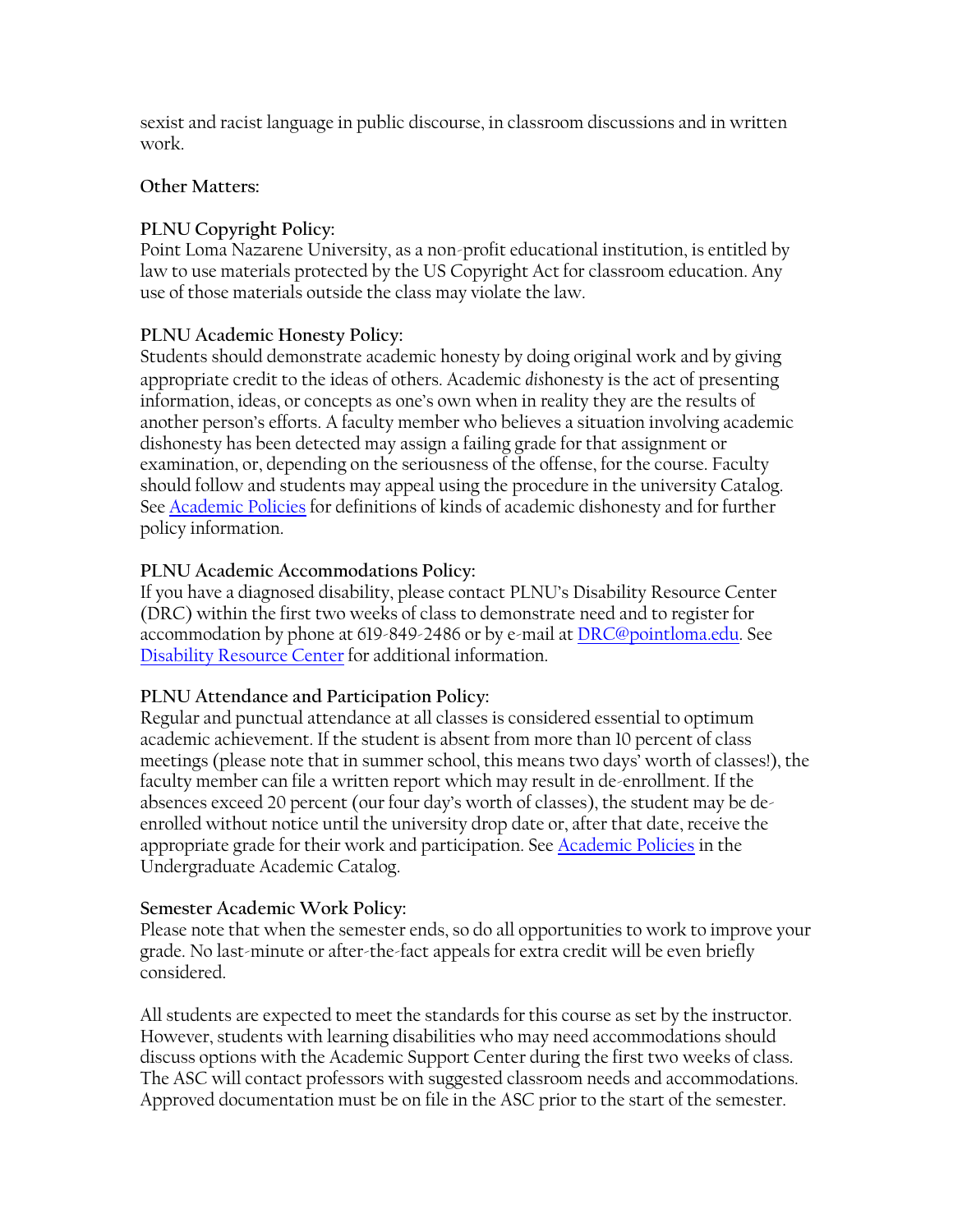#### **Course Calendar:**

Jan 10 – Introduction of the course and of ourselves. 1 Corinthians 8.

15 – Migliore, *Faith Seeking Understanding*, prefaces (x-xvi), chapter 1 (1-20) 17 – Migliore, 21-45 **(Saturday, 1/19, response to Heidt, c. 1, due no later than 5 p.m. For 15 points attendance / participation)**

22 – Migliore, 46-65; Lodahl essay on Scripture 24 – Migliore, 66-95 **(Saturday, 1/26, response to Heidt, c. 2, due no later than 5 p.m.)**

29 – Migliore, 96-120. **Spiritual autobiography paper due at class time.** 31 – Migliore, 121-142 **(Saturday, 2/2, response to Heidt, c. 3, due no later than 5 p.m.)**

Feb 5 – Migliore, 143-167 7 – selected excerpt from Brian Bantum

*Big extra-credit opportunities this week with the Wiley Lectures in Theology Series. You are encouraged to attend as many of these lectures and events as your schedule permits. Extra credit assignments always involve, in addition to attendance, a summary / reflection / response paper, 2 – 2 ½ pages in length, for each lecture you attend. There is a maximum possibility of 25 points for each lecture or event.*

11 – *Extra Credit Offer:* 2019 H. Orton Wiley Lecture Series: Brian Bantum 11-11:50 and 1:30 – 2:20, Crill Auditorium

12 – *Extra Credit Offer:* Bantum 9:30 – 10:20, Crill Auditorium  **For class: selected excerpt from Brian Bantum**

*Extra Credit Offer:* Bantum 3:30 – 4:45, Brewed Awakening

- 13 *Extra Credit Offer:* Brian Bantum 8:30 9:20, final Wiley lecture
	- 14 Migliore, 168-204
	- 19 Migliore, 205-231
	- 21 Migliore, 232-258.

**Reflection paper on God and humanity due at classtime.**

26 – *Midterm examination*

27 – Wynkoop, 7-26; introductory essays 387-393